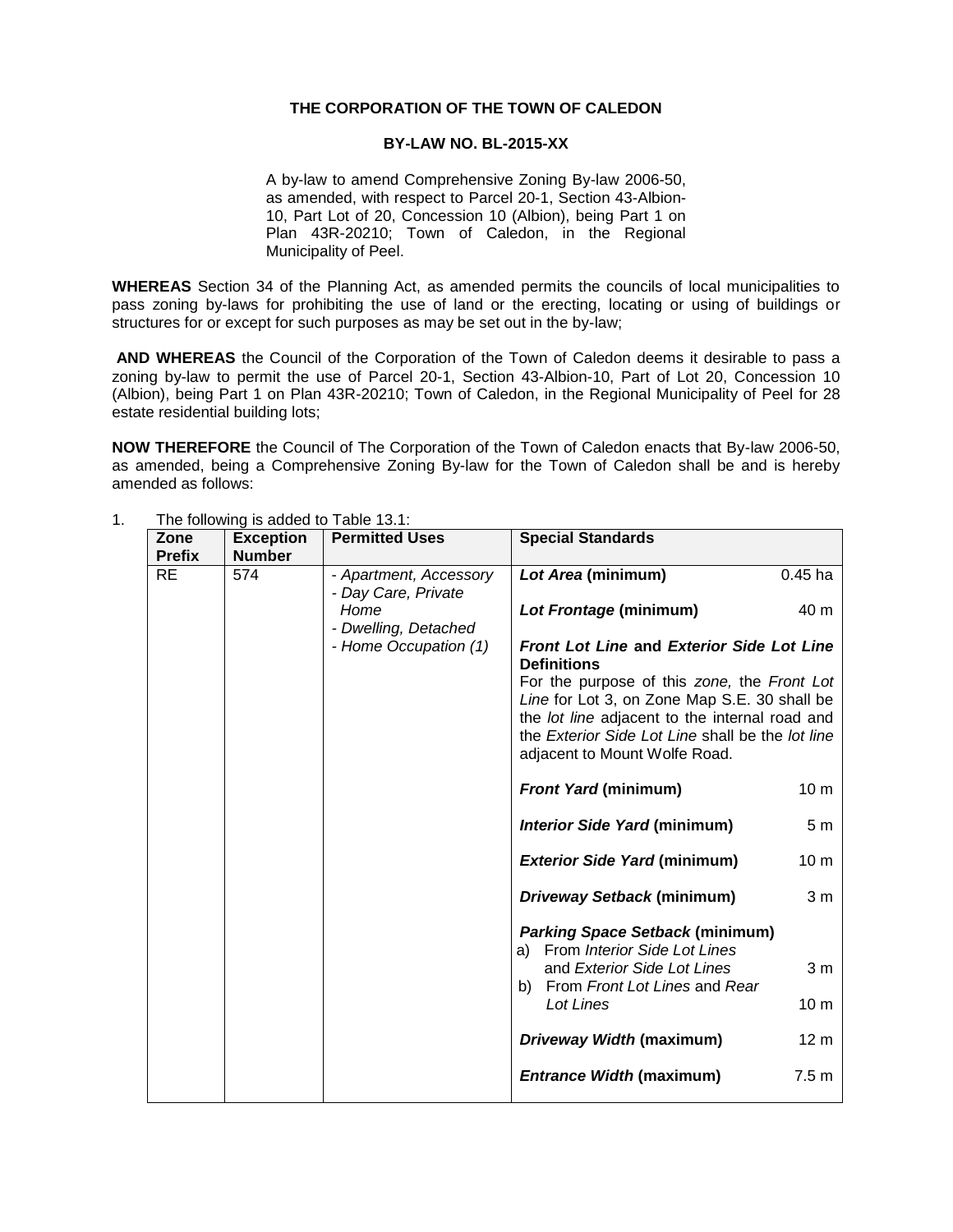|           |     |                                                       | <b>Usable Yards</b><br>The minimum setback measured from the<br>rear façade of a <i>detached</i> dwelling to the rear<br>limit of the structure envelope shall be 7.5 m.                                                                                                                                                                                                                                                                                                                                                                                                     |
|-----------|-----|-------------------------------------------------------|------------------------------------------------------------------------------------------------------------------------------------------------------------------------------------------------------------------------------------------------------------------------------------------------------------------------------------------------------------------------------------------------------------------------------------------------------------------------------------------------------------------------------------------------------------------------------|
|           |     |                                                       | The minimum setback measured from the<br>side façade of a <i>detached dwelling</i> to the limit<br>of a structure envelope shall be 5 m.                                                                                                                                                                                                                                                                                                                                                                                                                                     |
|           |     |                                                       | <b>Building and Structure Locations</b><br>buildings and structures,<br>All<br>accessory<br>buildings and structures, driveways, parking<br>areas, swimming pools and septic systems<br>shall only be located within the structure<br>envelope as shown on Zone Map SE 30.                                                                                                                                                                                                                                                                                                   |
|           |     |                                                       | <b>Grading Restrictions</b><br>All grading and site alteration shall only be<br>located within the structure envelope as<br>shown on Zone Map SE 30.                                                                                                                                                                                                                                                                                                                                                                                                                         |
|           |     |                                                       | <b>Natural Area Restrictions</b><br>Within an area shown as "Natural Area" on<br>Zone Map S.E. 30, no person shall alter the<br>surface of the land, or alter, disturb, destroy,<br>remove, cut or trim any vegetation, except in<br>accordance with the approved reforestation<br>plan; or alter, disturb, destroy or remove any<br>wildlife habitat whether in use or not unless<br>deemed hazardous to human health or<br>property. No fencing shall be permitted within<br>the <i>natural area</i> unless required by and in<br>accordance with a subdivision agreement. |
| <b>RE</b> | 575 | - Apartment, Accessory<br>- Day Care, Private         | Lot Area (minimum)<br>$0.45$ ha                                                                                                                                                                                                                                                                                                                                                                                                                                                                                                                                              |
|           |     | Home<br>- Dwelling, Detached<br>- Home Occupation (1) | Lot Frontage (minimum)<br>20 <sub>m</sub><br><b>Rear Lot Line Definition</b><br>For the purpose of this zone, Rear Lot Line<br>shall mean the lot line furthest from and<br>opposite to the front lot line.                                                                                                                                                                                                                                                                                                                                                                  |
|           |     |                                                       | <b>Interior Side Lot Line Definition</b><br>For the purpose of this zone, Interior Side Lot<br>Line shall mean a lot line other than a front<br>lot line or rear lot line.                                                                                                                                                                                                                                                                                                                                                                                                   |
|           |     |                                                       | <b>Front Yard (minimum)</b><br>10 <sub>m</sub>                                                                                                                                                                                                                                                                                                                                                                                                                                                                                                                               |
|           |     |                                                       | <b>Interior Side Yard (minimum)</b><br>5 <sub>m</sub>                                                                                                                                                                                                                                                                                                                                                                                                                                                                                                                        |
|           |     |                                                       | <b>Building Area Calculation</b><br>For the purpose of this zone, Building Area<br>shall be calculated as a percentage of the<br>entire lot area.                                                                                                                                                                                                                                                                                                                                                                                                                            |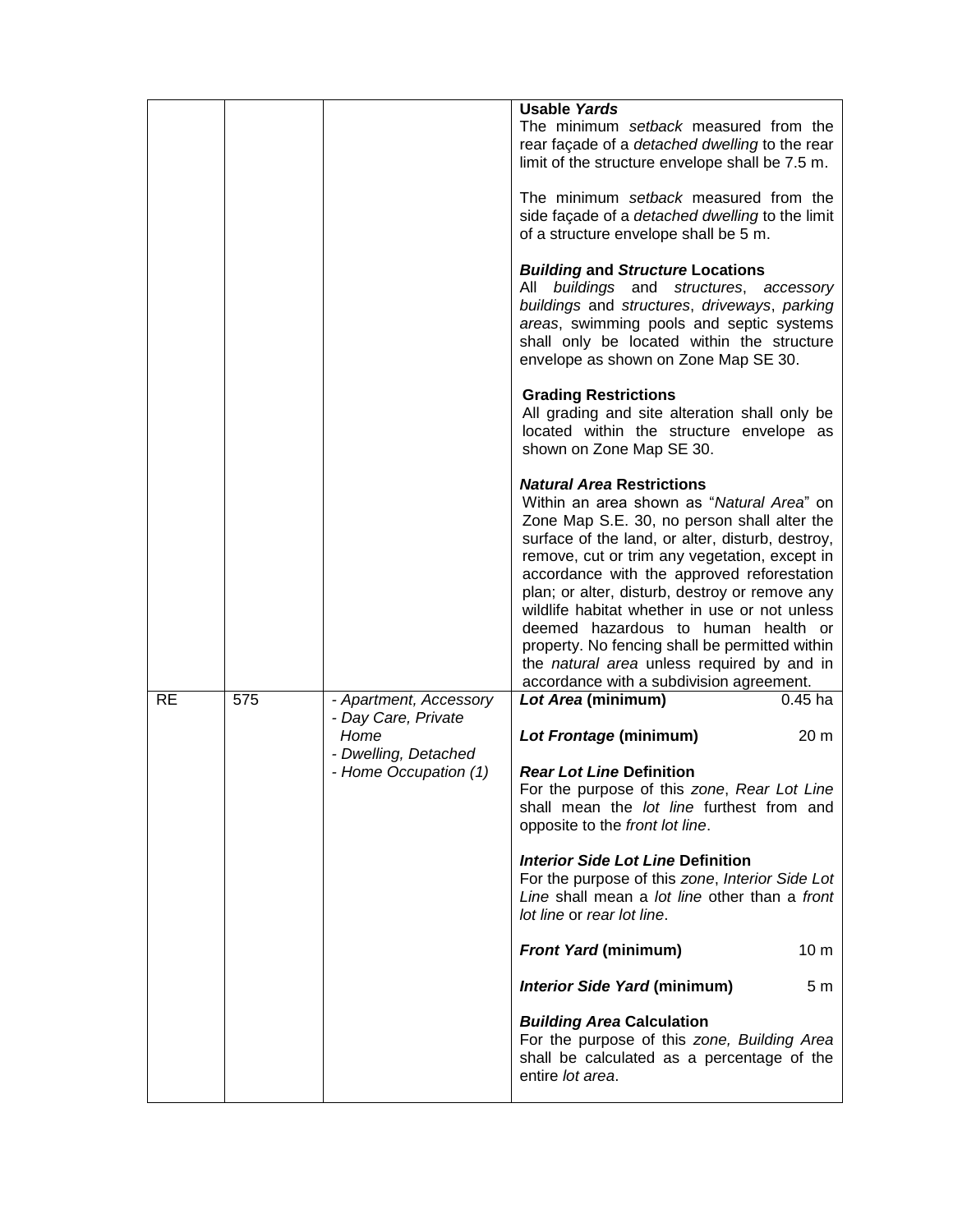|      |     |        | <b>Driveway Setback (minimum)</b>                                                                                                                                                                                                                                                                                                                                                                                                                                                                                                                                     | 3 <sub>m</sub>                    |
|------|-----|--------|-----------------------------------------------------------------------------------------------------------------------------------------------------------------------------------------------------------------------------------------------------------------------------------------------------------------------------------------------------------------------------------------------------------------------------------------------------------------------------------------------------------------------------------------------------------------------|-----------------------------------|
|      |     |        | <b>Parking Space Setback (minimum)</b><br>a) From Interior Side Lot Lines<br>and Exterior Side Lot Lines<br>b) From Front Lot Lines and Rear<br>Lot Lines                                                                                                                                                                                                                                                                                                                                                                                                             | 3 <sub>m</sub><br>10 <sub>m</sub> |
|      |     |        |                                                                                                                                                                                                                                                                                                                                                                                                                                                                                                                                                                       |                                   |
|      |     |        | Driveway Width (maximum)                                                                                                                                                                                                                                                                                                                                                                                                                                                                                                                                              | 12 <sub>m</sub>                   |
|      |     |        | <b>Entrance Width (maximum)</b>                                                                                                                                                                                                                                                                                                                                                                                                                                                                                                                                       | 7.5 <sub>m</sub>                  |
|      |     |        | <b>Usable Yards</b><br>The minimum setback measured from the<br>rear façade of a detached dwelling to the rear<br>limit of the structure envelope shall be 7.5 m.                                                                                                                                                                                                                                                                                                                                                                                                     |                                   |
|      |     |        | The minimum setback measured from the<br>side façade of a detached dwelling to the limit<br>of a structure envelope shall be 5 m.                                                                                                                                                                                                                                                                                                                                                                                                                                     |                                   |
|      |     |        | <b>Building and Structure Locations</b><br>All buildings and structures, accessory<br>buildings and structures, driveways, parking<br>areas, swimming pools and septic systems<br>shall only be located within the structure<br>envelope as shown on Zone Map SE 30.                                                                                                                                                                                                                                                                                                  |                                   |
|      |     |        | <b>Grading Restrictions</b><br>All grading and site alteration shall only be<br>located within the structure envelope as<br>shown on Zone Map SE 30.                                                                                                                                                                                                                                                                                                                                                                                                                  |                                   |
| EPA1 | 576 | (None) | <b>Natural Area Restrictions</b><br>Within an area shown as "Natural Area" on<br>Zone Map S.E. 30, no person shall alter the<br>surface of the land, or alter, disturb, destroy,<br>remove, cut or trim any vegetation, except in<br>accordance with the approved reforestation<br>plan; or alter, disturb, destroy or remove any<br>wildlife habitat whether in use or not unless<br>deemed hazardous to human health or<br>property. No fencing shall be permitted within<br>the natural area unless required by and in<br>accordance with a subdivision agreement. |                                   |

2. Schedule "A", Zone Map 31 of By-law No. 2006-50, as amended is further amended for the lands legally described as Parcel 20-1, Section 43-Albion-10, Part Lot 20, Concession 10 (Albion), being Part 1, on Plan 43R-20210; Town of Caledon, in the Regional Municipality of Peel, from Rural – Oak Ridges Moraine (A2-ORM) and Environmental Policy Area 2 – Oak Ridges Moraine (EPA2- ORM) to Estate Residential Exception 574 – Oak Ridges Moraine (RE-574-ORM), Estate Residential Exception 575 – Oak Ridges Moraine (RE-575-ORM), Environmental Policy Area 1 – Oak Ridges Moraine (EPA1-ORM), Environmental Policy Area 1 Exception 405 – Oak Ridges Moraine (EPA1-405-ORM) and Environmental Policy Area 1 Exception 576 – Oak Ridges Moraine (EPA1-576-ORM) in accordance with Schedule "A" attached hereto.